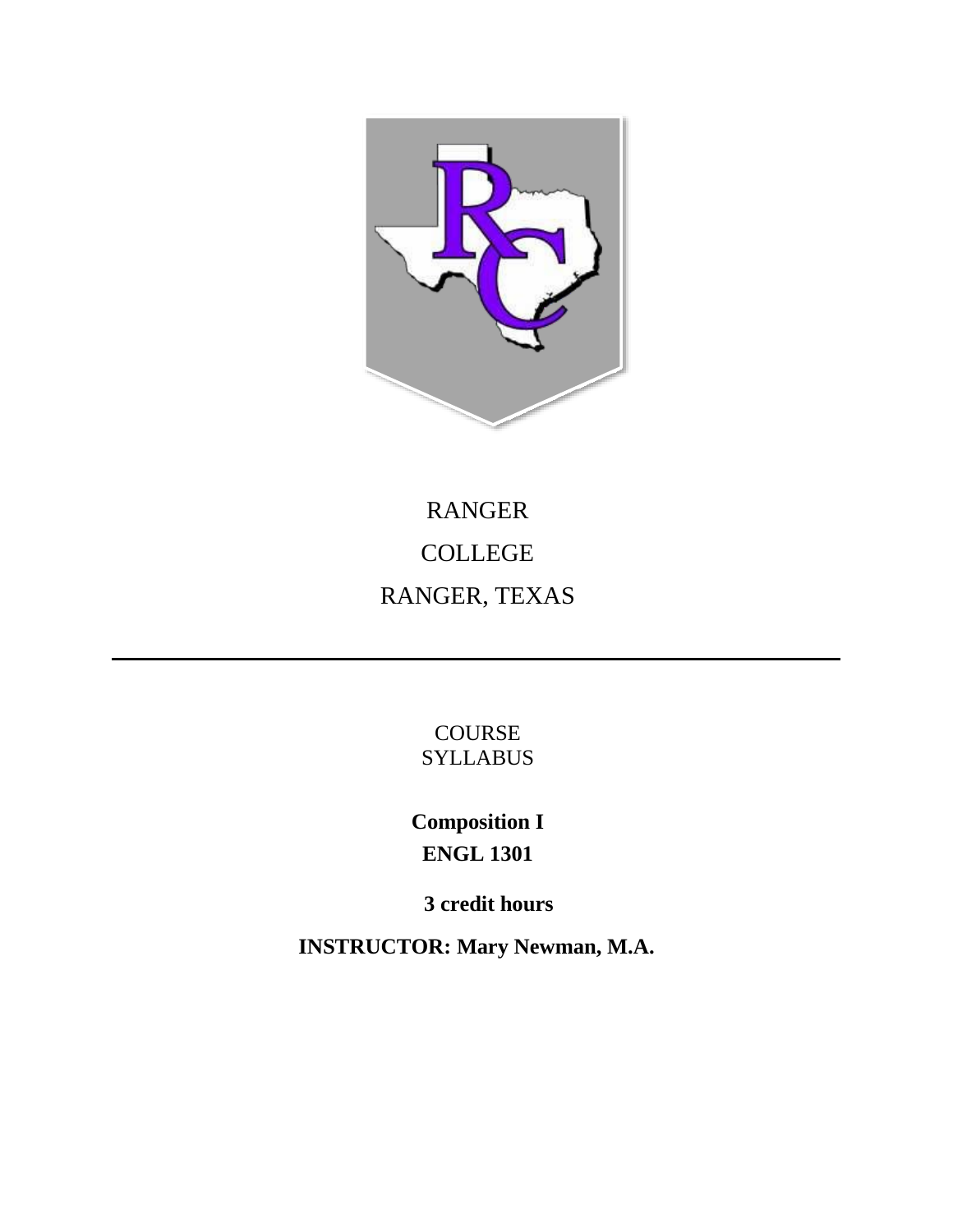INSTRUCTOR: Mary Newman, M.A. EMAIL: mnewman@rangercollege.edu OFFICE: HOURS: By appointment

# **I. Texas Core Curriculum Statement of Purpose**

Through the Texas Core Curriculum, students will gain a foundation of knowledge of human cultures and the physical and natural world, develop principles of personal and social responsibility for living in a diverse world, and advance intellectual and practical skills that are essential for all learning.

# **II. Course Description**

Intensive study of and practice in writing processes, from invention and researching to drafting, revising, and editing, both individually and collaboratively. Emphasis on effective rhetorical choices, including audience, purpose, arrangement, and style. Focus on writing the academic essay as a vehicle for learning, communicating, and critical analysis.

# **III. Required Background or Prerequisite**

All students must have passed the writing portion of the TSI test or its equivalent. All students should also have basic proficiency with word processing programs, email, the internet, and electronic database access without any need for instruction.

### **IV. Required Textbook and Course Materials**

Miller, George. *The Prentice Hall Reader,* 11th edition, ISBN 978-0-321-89971-2.

#### **V. Course Purpose FCA: Communication**

Courses in this category focus on developing ideas and expressing them clearly, considering the effect of the message, fostering understanding, and building the skills needed to communicate persuasively. Courses involve the command of oral, aural, written, and visual literary skills that enable people to exchange messages appropriate to the subject, occasion, and audience.

### **VI. Learning Outcomes**

Upon successful completion of this course, students will:

- Demonstrate knowledge of individual and collaborative writing processes.
- Develop ideas with appropriate support and attribution.
- Write in a style appropriate to audience and purpose.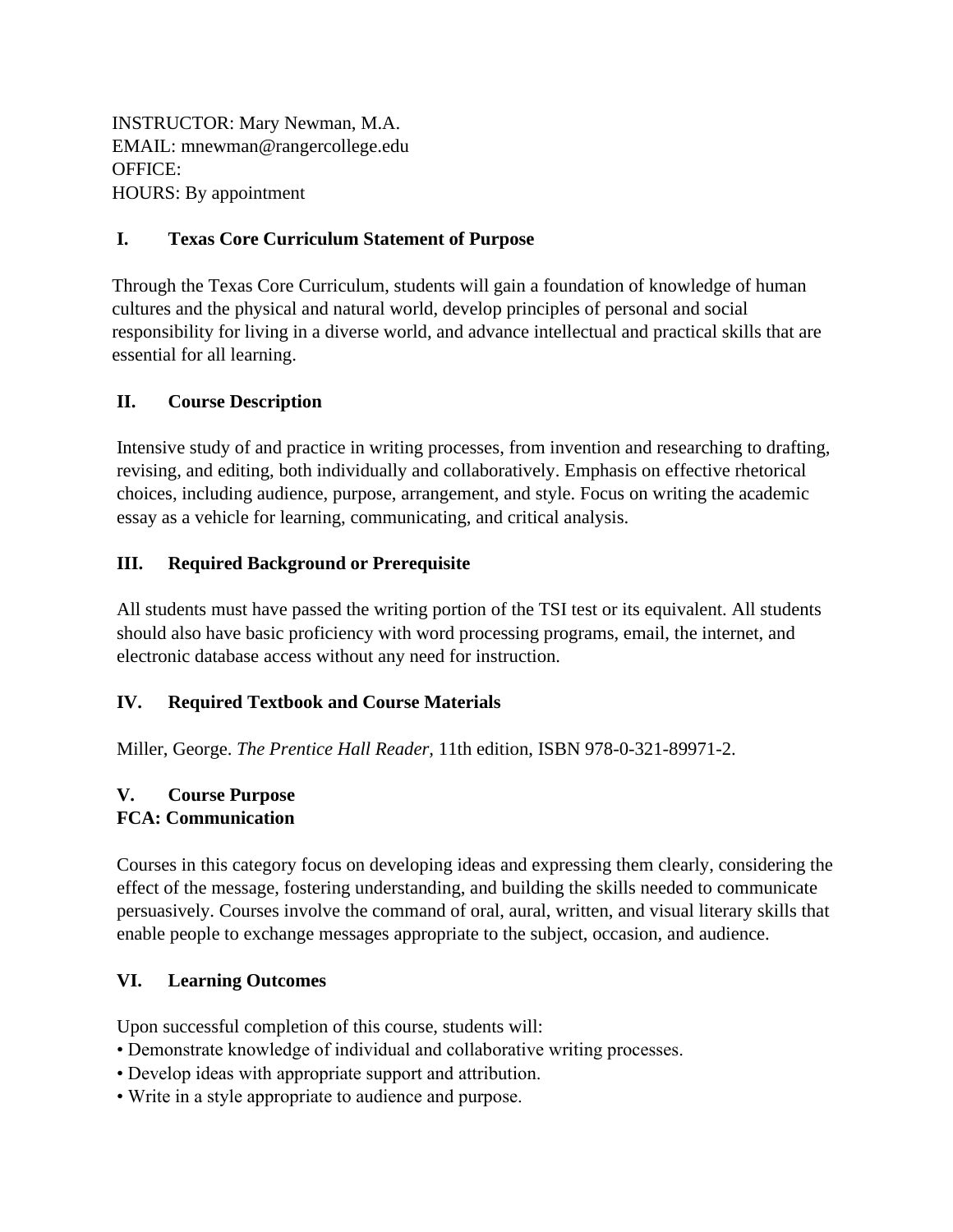- Read, reflect, and respond critically to a variety of texts.
- Use edited American English in academic essays.

# **VII. Core Objectives**

This course meets the following of the six Core Objectives established by Texas:

 $\boxtimes$  Critical Thinking Skills (CT) – Creative thinking, innovation, inquiry, and analysis; evaluation and synthesis of information

 $\boxtimes$  Communication Skills (COM) – effective development, interpretation and expression of ideas through written, oral, and visual communication

 $\Box$  Empirical and Quantitative Skills (EQS) – The manipulation and analysis of numerical data or observable facts resulting in informed conclusions

 $\boxtimes$  Teamwork (TW) – The ability to consider different points of view and to work effectively with others to support a shared purpose or goal

 $\Box$  Social Responsibility (SR) – Intercultural competence, knowledge of civic responsibility, and the ability to engage effectively in regional, national, and global communities

 $\boxtimes$  Personal Responsibility (PR) – The ability to connect choices, actions, and consequences to ethical decision-making

# **VIII. Methods of Instruction**

This is a multimedia class, and as such it may include assigned readings, electronic documents, interactive lectures, discussions, videos, in-class examinations, group projects, etc. Students are expected to maintain access to both computer writing programs and their email. Students will be expected to use Blackboard throughout the semester as part of their coursework.

### **IX. Methods of Assessment**

Students will complete several essays this semester (CT, COM, PR). Three essays will be between 1-4 pages each; the research paper will be 5-7 pages. Students will participate in group peer review prior to the submission of each paper (COM, TW). Students are expected to participate in discussions of the readings and assignments in class, and will receive a daily participation grade (CT, COM, PR). Students will take a final exam involving a timed argumentative essay. (CT, COM, PR). The grade breakdown is as follows:

Participation: 5% Journal (due in class on last day of class before finals): 5% Peer Critiques (in class): 10% Literacy Narrative Essay (Blackboard submission): 10% Resumé and Cover Letter (Blackboard submission): 5% Textual Analysis (Blackboard submission): 15%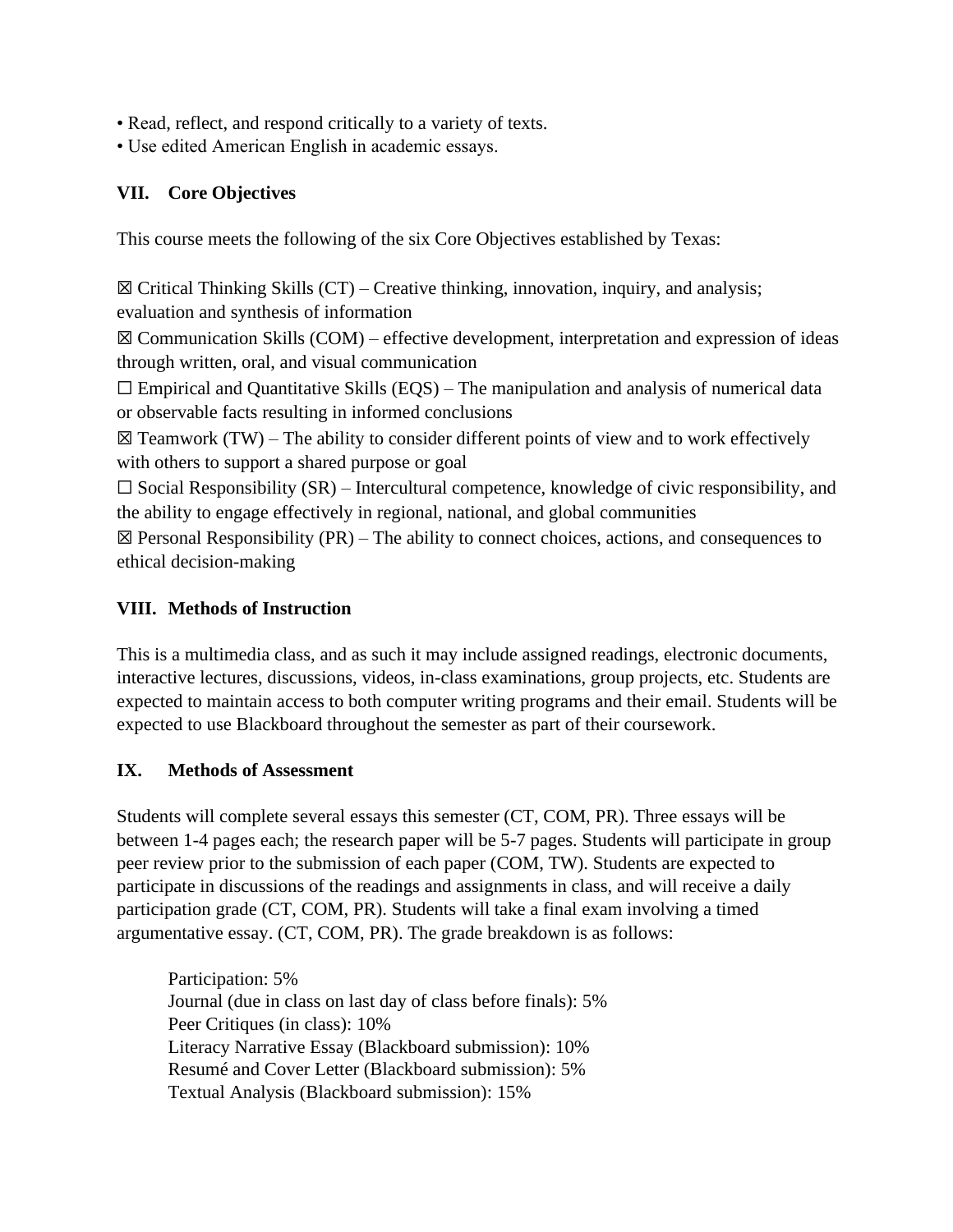Annotated Bibliography (Blackboard submission): 5% Research Paper Rough Draft (Blackboard submission): 10% Research Paper Final Draft (Blackboard submission): 20% Reflections Paper (in class): 5% Final: 10%

 $A = 90-100$  $B = 80-89$  $C = 70-79$  $D = 60-69$  $F = 0-59$ 

Essay final drafts are scored based on the following elements:

- Content (clearly stated main idea and thorough, logical support)
- Organization (clear introduction, orderly development, smooth transitions, sense of conclusion)
- Style (correct and varied sentence structure, exact and appropriate words)
- Audience (clear to and appropriate for intended audience)
- Mechanics (usage, punctuation, spelling)
- Format (based on MLA style guide)

All assigned essays in this class must follow MLA formatting guidelines, including when citing sources. N**ote that in this class essays must be submitted in Times New Roman 12pt font.**

*Essay assignments must be submitted online through Blackboard*. You will find a place to upload your document in the Assignments section. *If you are absent, you still must turn in your assignment online by the start of class or it will be counted late.*

### *Attendance Policy:*

I strongly advise you to attend class regularly, as the information given in class will be critical to doing well on your assignments. *Students who miss class are responsible for finding out the information they missed.*

### *Late Work:*

Late assignments will result in a penalty of 5 points per day that they are late for the first three days, followed 10 points per day for each day after that. (Example: 1 day late is 5 points off, 3 days late is 15 points off, 4 days late is 25 points off, etc.) If you believe you have extenuating circumstances, it is your responsibility to contact me.

### *Plagiarism Policy:*

Ordinarily plagiarism will result in an automatic zero for the assignment. See the *Student Handbook* for more information.

### *Minimum Technology:*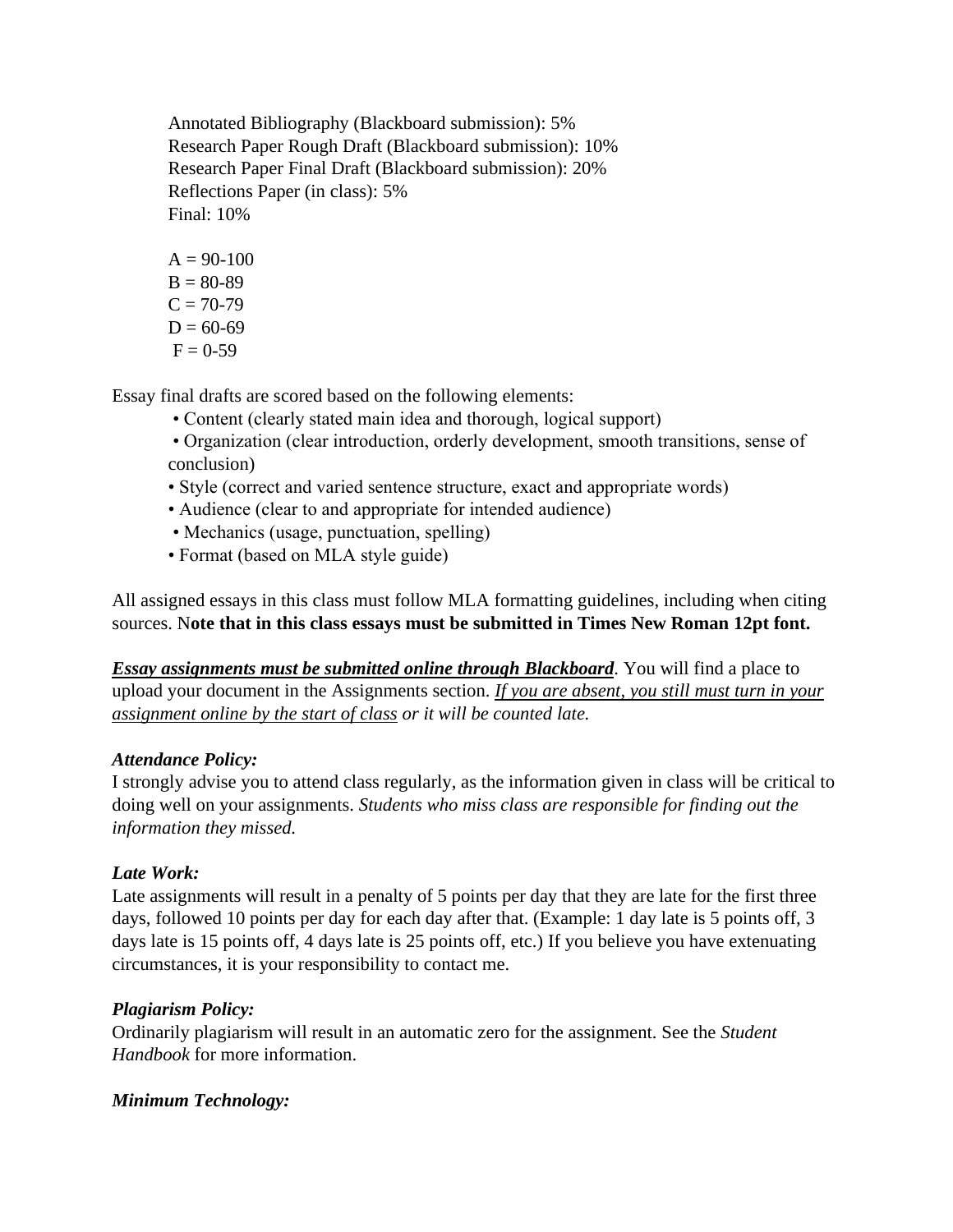Students must have reliable computer and internet access.

#### *Email expectations:*

All communication for this class will be through your Ranger email addresses at the address provided above. You *must* check your Ranger email daily. I recommend you forward it to your preferred email address, and/or to your phone.

Please send emails with clear subjects and appropriate signatures for identification purposes; responses to emails should be expected within 48 hours during weekdays; emails will rarely receive responses on weekends.

### *Supplies:*

- Composition book or spiral for in-class writing exercises and notes; loose paper for inclass journal entries
- Regular and reliable computer access. **All essays must be submitted to Blackboard by 11:59 p.m. on the due date.** Essays submitted after this time will be counted as late. Last minute computer issues are not an excuse for late work.

# **X. Non-Discrimination Statement**

Admissions, employment, and program policies of Ranger College are nondiscriminatory in regard to race, creed, color, sex, age, disability, and national origin.

### **XI. ADA Statement**

Ranger College provides a variety of services for students with learning and/or physical disabilities. Students are responsible for making initial contact with the Ranger College Counselor, Gabe Lewis (glewis@rangercollege.edu). It is advisable to make this contact before or immediately after the semester begins.

### *Course Calendar:*

NOTE: Readings listed for a specific class day are expected to be completed BEFORE the beginning of class.

8/27- Introduction and Review of Syllabus

8/29- Read: pg. 1-12

9/3- Read: pg. 16-30; Writing a critical response; Read: "Getting a Second Wind" (pg. 86) and "Ready for Some Fútbol?" (pg. 90); in-class discussion of readings

9/5- **Response Paper due on Blackboard;** Read pg. 103-106 on narratives; Topic selection and rhetorical situation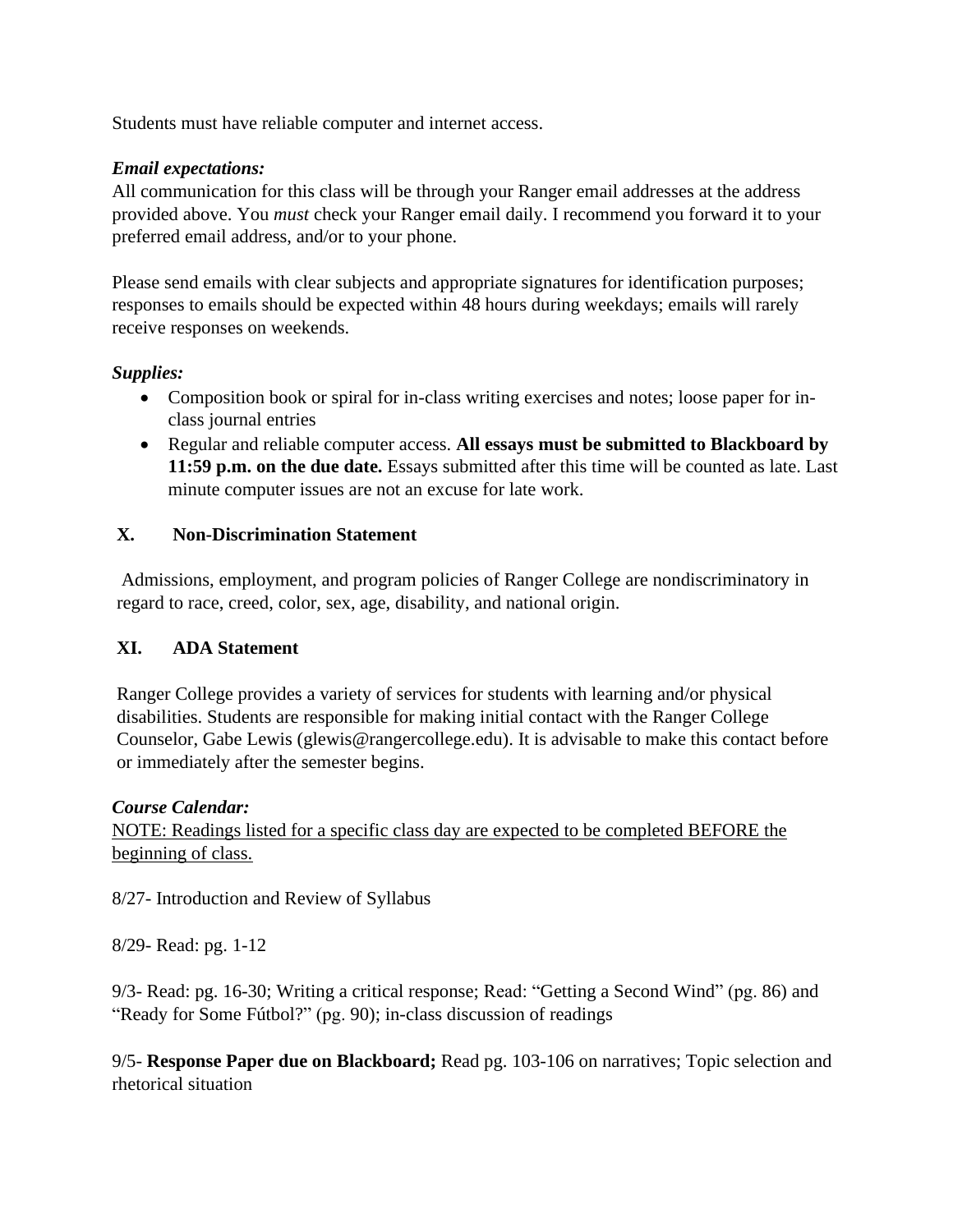9/10- Read: pg. 130-140; Topic generation activities

9/12- MLA Review; Read: pg. 107-115, Introductions and Conclusions

9/17- The Art of Revision and How to Peer Critique; **Due in class (paper copy- journal grade for the day): Introduction and First Body Paragraph of Literacy Narrative**

9/19- **Literacy Narrative Essay due**, Intro to resumé and cover letter

9/24- Critique of example student resumés; Cover letters continued

9/26- Peer critique- **bring two hard copies of your resumé (journal grade for the day);**  Plagiarism

10/1- **Resumé due**; Intro. to Compare and Contrast Essay; Read pg. 247-250

10/3- Compare and Contrast; Read pg. 251-262

10/8- Read pg. 265-271

10/10- Read pg. 288-297

### 10/15- **Due in class (paper copy- journal grade for the day): Rough Draft of Compare and Contrast Essay**

10/17- **Compare and Contrast Essay due;** Intro. to Issues Paper

10/22- Developing a Research Plan; Read pg. 507-509

10/24- Finding Sources; Read pg. 510-513

10/29- Evaluating Sources; Read pg. 513-514; **Bring bibliography to class (min. of 5 sources) (paper copy- journal grade for the day)**

10/31- Synthesizing Ideas; Read pg. 516-522; **Annotated Bibliography due on Canvas**

11/5- Transitions, Body Paragraphs, and Diction

11/7- Issues paper workshop and peer critique; **Completed Issues Paper Rough Draft due on Canvas AND in class (bringing a paper copy is your journal grade for the day; submission to Canvas is 8% of your grade for the class)**

11/12- Writing Conferences